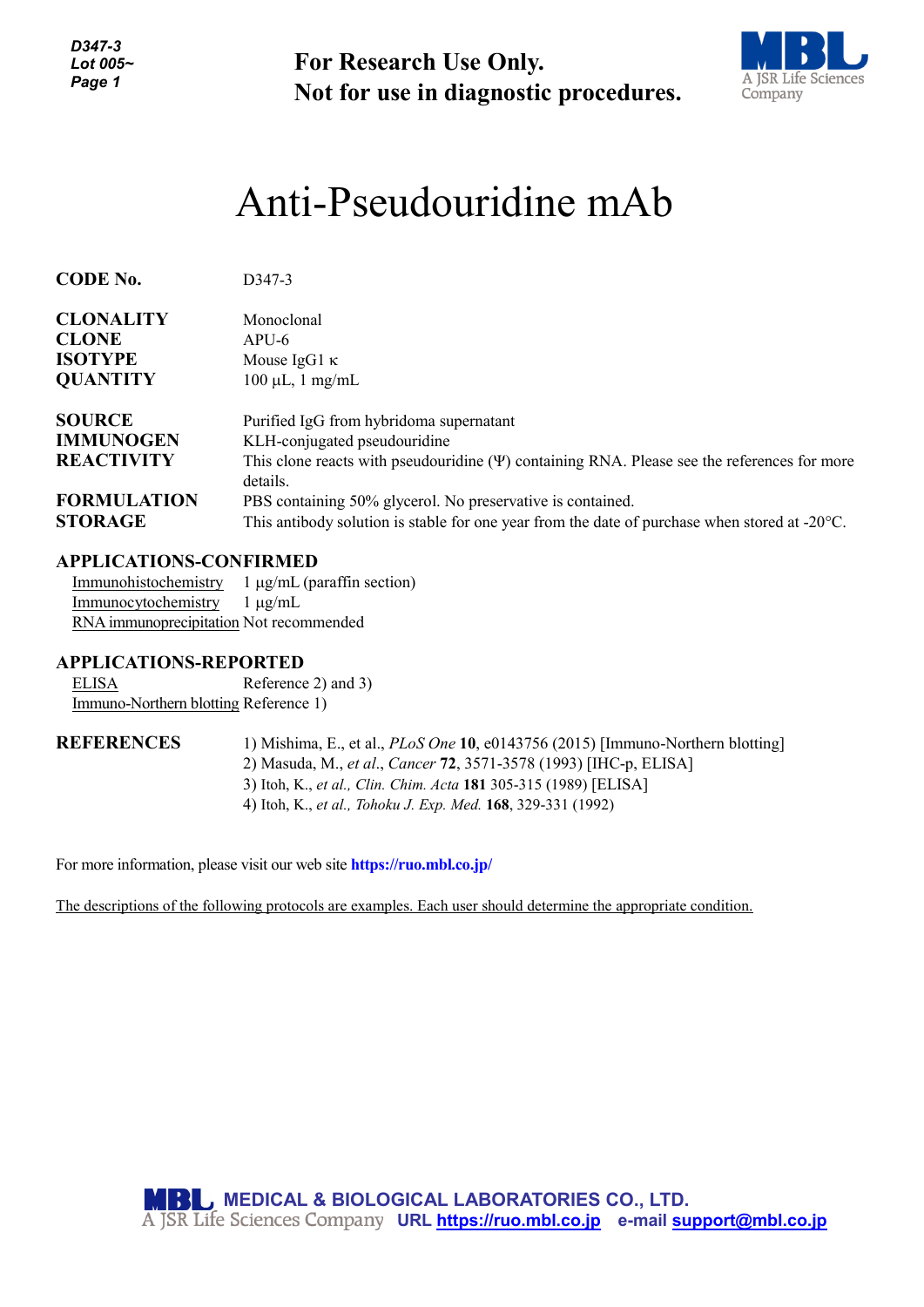### **Immunohistochemistry for formalin fixed paraffin-embedded section**

- 1) Deparaffinize the section with Xylene (5 min. x 3).
- 2) Wash the slide with Ethanol (5 min. x 3).
- 3) Wash the slide with PBS (5 min. x 3).
- 4) Remove the slide from PBS and inactivate endogenous peroxidase with  $3\%$  H<sub>2</sub>O<sub>2</sub> in PBS for 5 min.
- 5) Wash the slide with PBS (5 min. x 3).
- 6) Remove the slide from PBS, wipe gently around the section and incubate with blocking buffer [20 mM HEPES/1% BSA/135 mM NaCl] for 10 min. at room temperature to block non-specific staining. Do not wash.
- 7) Tip off the blocking buffer, wipe gently around each section and incubate with primary antibody diluted with blocking buffer as suggested in the **APPLICATIONS** (The concentration of antibody will depend on the conditions.) for 1 hr. at room temperature.
- 8) Wash the slide with PBS (5 min. x 3).
- 9) Wipe gently around the section and incubate with Histostar<sup>TM</sup> (Ms + Rb) (MBL, code no. 8460) for 30 min. at room temperature.
- 10) Wash the slide with PBS (5 min. x 3).
- 11) Visualize by reacting for 5 min. with Histostar™ DAB Substrate Solution (MBL, code no. 8469). \*DAB is a suspect carcinogen and must be handled with care. Always wear gloves.
- 12) Wash the slide in water for 5 min.
- 13) Counterstain in hematoxylin for 1 min., wash the slide 3 times in water for 5 min. each, and then immerse the slide in PBS for 5 min.
- 14) Dehydrate by immersing in Ethanol 3 times for 5 min. each, followed by immersing in Xylene 3 times for 5 min. each. Now ready for mounting.

(Positive control for Immunohistochemistry; Mouse liver ischemia model)



#### *Immunohistochemistry in mouse liver ischemia model* Brown: Anti-Pseudouridine mAb (MBL, code no. D347-3) Blue: Hematoxylin

The sample was kindly provided by Dr. Takaaki Abe*.* (Division of Nephrology, Endocrinology, and Vascular Medicine, Tohoku University Graduate School of Biomedical Engineering)